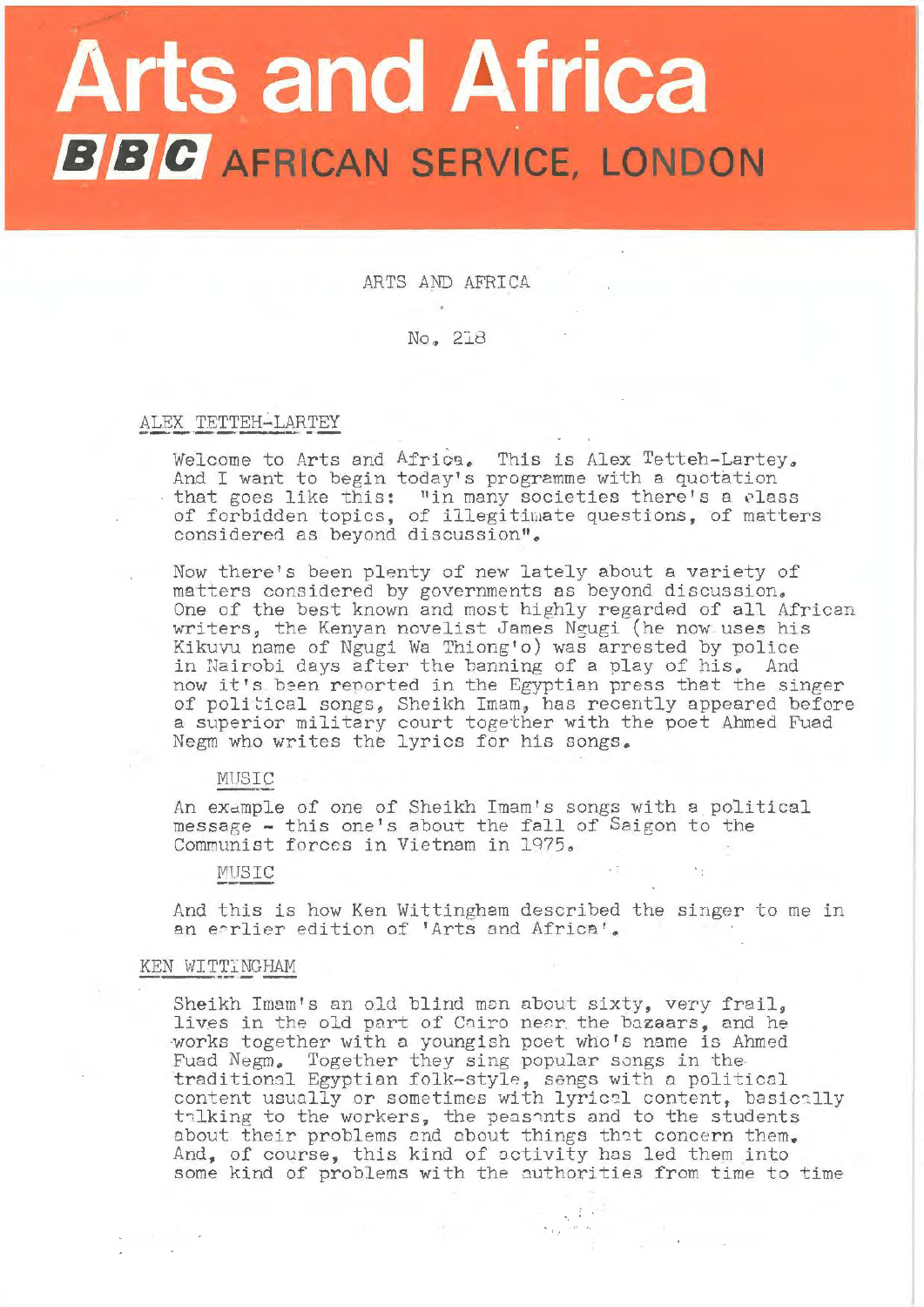#### KEN WITTINGHAM

so they haven't really had the chance to be put forward on the radio in the Arab world as they might have liked but their music is very popular all over the Arab world,

 $\sim$  .

#### ALEX TETTEH-LARTEY

The Egyption newspaper, Al Gomhouriya, says that Sheikh Imam was charged at his arrest with alleged Communist activities and the reason eventually given for Ngugi's detention by Kenyan police was that he was a threat to public security, so both of these are political charges.

Now, that piece I quoted at the beginning of the programme about forbidden topics comes from an American professor and while he makes it clear that he isn't talking exclusively about political topics, these frequently turn out to be the most sensitive issues. Every creative artist has Every creative artist has his own motives for introducing politics into his work. To and motives for increducing politics into mis work, it this sat how one witter theories a political theme invested David Pownall is English but he spent much of the 1960's and early 70's in Zambia and then Rhodesia. These two countries have provided the background for most of his writing and his new play called 'Motocar' is not only set in Rhodesia, its theme is the history of the country in the in Rhouesia, its theme is the history of the country in<br>last hundred years. I put it to David Pownall that his play wos obviously very, very political. Did he use the political theme to make a good play or was he trying - through the play to convey a political message?

#### DAVID POWNALL

My first involvement was with this man - this character, who is a composite of three men with whom I have contact during my life in Africa and I sort of made him from different characters and personalities. All were to be tragic figures, And from that then come the place to put<br>him and I based this on the idea that the world is mentally ill and no-one has diagnosed the problem yet and so I've placed him in a mental hospitol. And then I wanted it to be in a room that could symbolise the problem  $-$  and so I put him in the linen room where there are dirty sheets and there are cleon sheets  $\sim$  there is an old situation symbolised and a new situation which is being washed clean which is symbolised. The ploy really flowed from that original character into the place, from the place into the metephor and then come the other charachters and then come the dialogue. So I mean there was a basic feeling which was about the lack of understanding at any depth of what had happened in Rhodesia over the last 100 years. I wanted to get all that richness, the texture and depth, all the significance out of it through one man so he had to be hyper-intelligent, He not only had to be that, he had to be mad.

# ALEX TETTEH-LARTEY

And it isn't only the chief character, Motocar, who is mad. Motocar's father, Albert, who represents the crazy, aberrant history of the nation, hos a medical case history that mirrors the equally aberrant events in Rhodesia this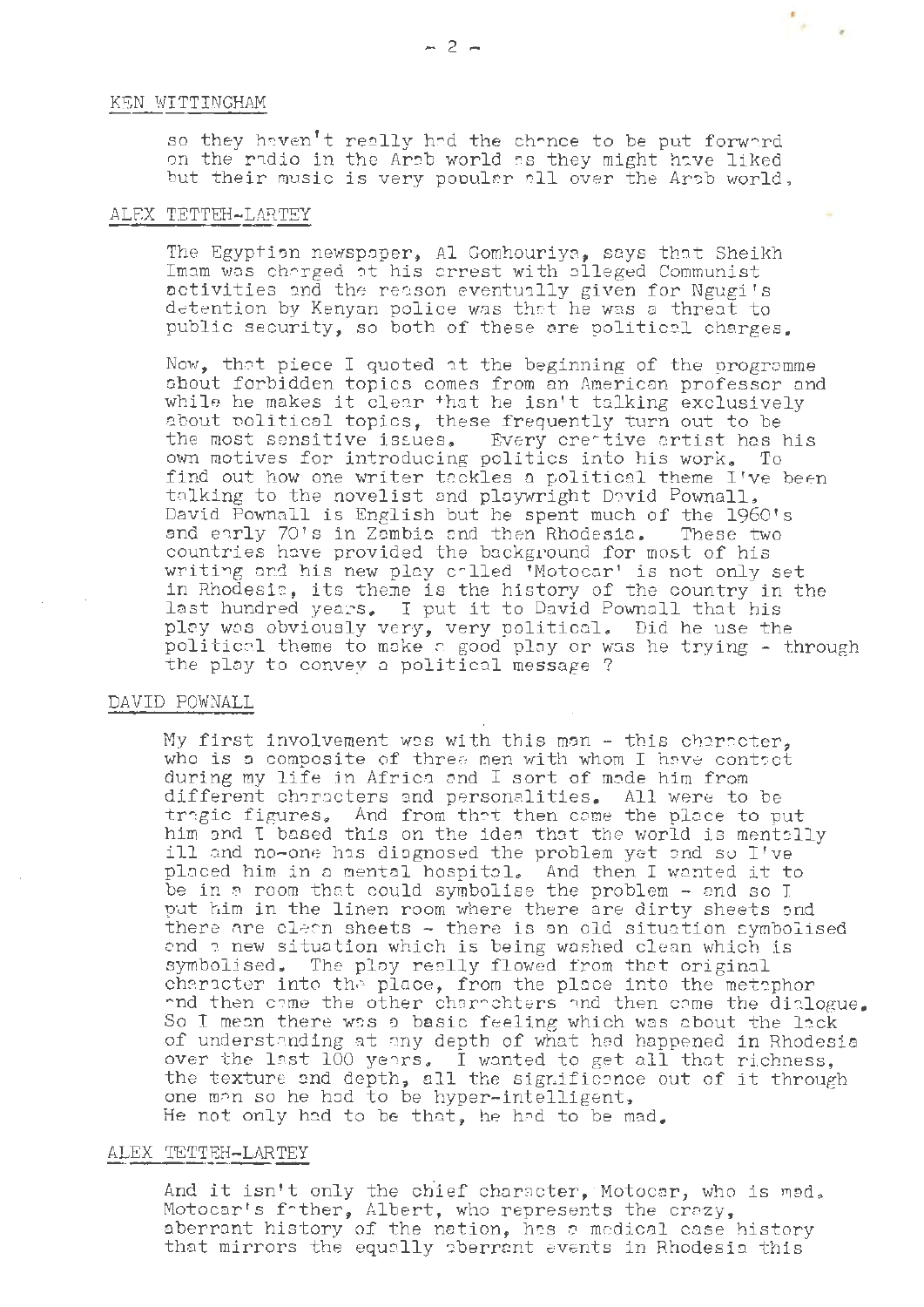#### ALEX TETTEH-LARTEY

this century. In this scene Motocar and the doctor are looking at the old man's medical records.

## EXTRACT FROM PLAY

Well, David, Motocar is rather a peculiar name to give to a character in the play. Has it any special significance?

#### DAVID POWNALL

Well the significance within the play's text itself is that the police inspector has got the name wrong because the man gave his name as Monomotapa, and it's a strange habit of Europeens or of people with different languages, if they hear a name and they can't spell it or see it they tend to get it distorted. So he calls him Motocar and his nome is in fact Monomotapa.

#### ALEX TETTEH-LARTEY

I was going to ask you if he was really mad or if you made him appear mad becouse he is, as you say, three persons in one.

#### DAVID POWNALL

Yes. I see him as mod - you could never describe his behaviour as sane - but beneath the madness and beneath the shuttling in between characters and his schizophrenia there is an immense sanity in what he's doing and what he's saying and what he's trying to create which is this meeting and which is acturlly to get over to these four hospital people in the hospital exactly what has happened, and why his fother was in and out of that mental hospital since 1922, and why he, himself has gone mad. But I mean<br>he has come in from the outside after having spent about ten years as a perpetual student - he's been to Moscow, Washington, Oxford - he's very intelligent man who was sent away because he wis too hot to handle at home and he's foiled to do what he went away to do which was to write the true history of his people. When he comes bock he's found to be mod and the people he comes back to of course are very dismayed that this brillant man who they hoped great things for - that he would be perhaps part of the Government, part of the University is mad. I menn his mind has gone in any rational way but he still has this immense power of speech, of symbol, of metaphor, of making<br>people understand and he asks for this visit to the mental hospital he asks for the attack, he asks that these four people be put under pressure from outside and that they must sit and listen to what he's got to say.

#### ALEX TETTEH-LARTEY

The play has already been performed on the stage, here in Britain and has now been produced for radio. The radio version cert inly emphasises not only the political message but also the fantasy that conveys the message.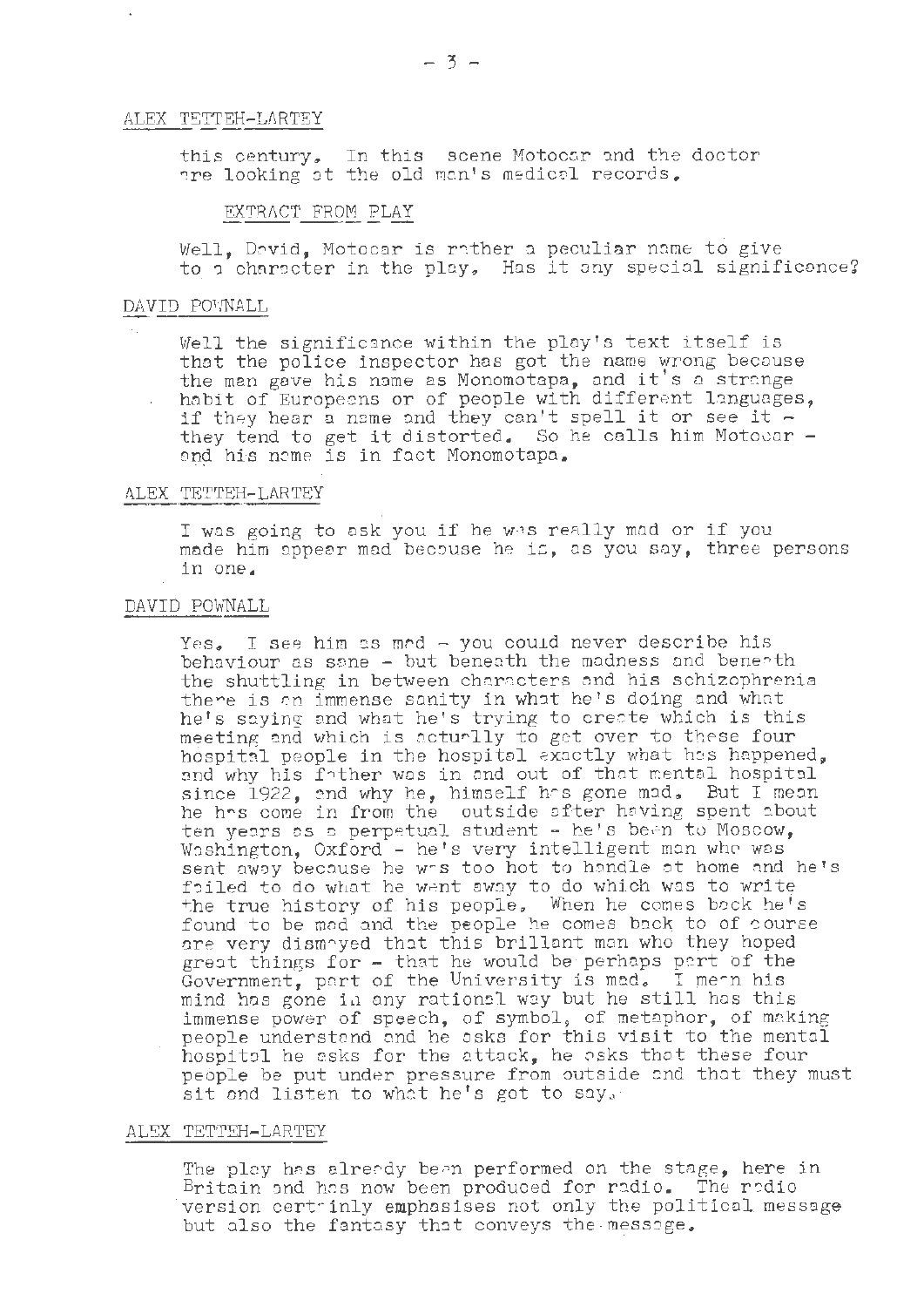#### ALEX TETTEH-LARTEY

When the four hospital staff have been in the presence of Motocar for sometime in this small room the effect begins to tell. They imagine they are historical figures and begin to speak strange languages, It seemed to me that they moved from being real characters to becoming symbolic.

#### DAVID FOWNALL

They are symbolic in as much as they adopt other personas which is done through the some process as the apostles who received "the gift of tongues" in the Bible, and in the Bible that is to me the greatest of all miracles when twelve men were actually given the power to communicate with all the people in the world and to be all the people in the world because they could speak to them and understand them. This is what Motocar says - this is the greatest miracle in the Bible - and he forces them into this through his own kind of medicine. Now there are two kinds of medicine in the play, there is the white medicine of psychiatry and then there is the black medicine of witch-craft if you But they are the same thing, actually, they are like, both attempting to control people's minds and to explain problems that they've got, So he uses his psychiatry and they're trying to use psychiatry, and through him they are occupied by these spirits, by people like Lobengula, Moshesh, Mzilikazi, by Moffat, and they acturlly become these people for this period of this great indabs, this grept meeting - and through them he actually tells the story of the last 100 years and the great humiliation and shame that has destroyed him and has destroyed his father.

#### ALEX TETTEH-LARTEY

Now what impression do you want the audiences to have politically, you know, ofter they've seen the play - in other words what message are you trying to convey to them through the play ?

#### DAVID POWNALL

I'm trying to convey to them that there is no room for superficial judgements in an issue like Rhodesia that people have actually got to be able to transplant their minds into the minds of Rhodesian Africans, to make an enormous leap of imagination - and to see the last 100 years as they have seen it and not merely in terms of world politics or as Mr. Corver sees it, or as Dr. Kounda sees it, or as any world statesman sees it, but as the actual people of that nation feel and will continue to feel in the future. This is their history we are dealing with and I think this is not generally considered. This is what I'm actually asking for that people potually spend time and trouble in getting a political opinion. You don't just grab it off the nearest newstand, you think about it and you feel about it.

### ALEX TETTEH-LARTEY

Well David, thank you very much indeed, I hope your message gets through.